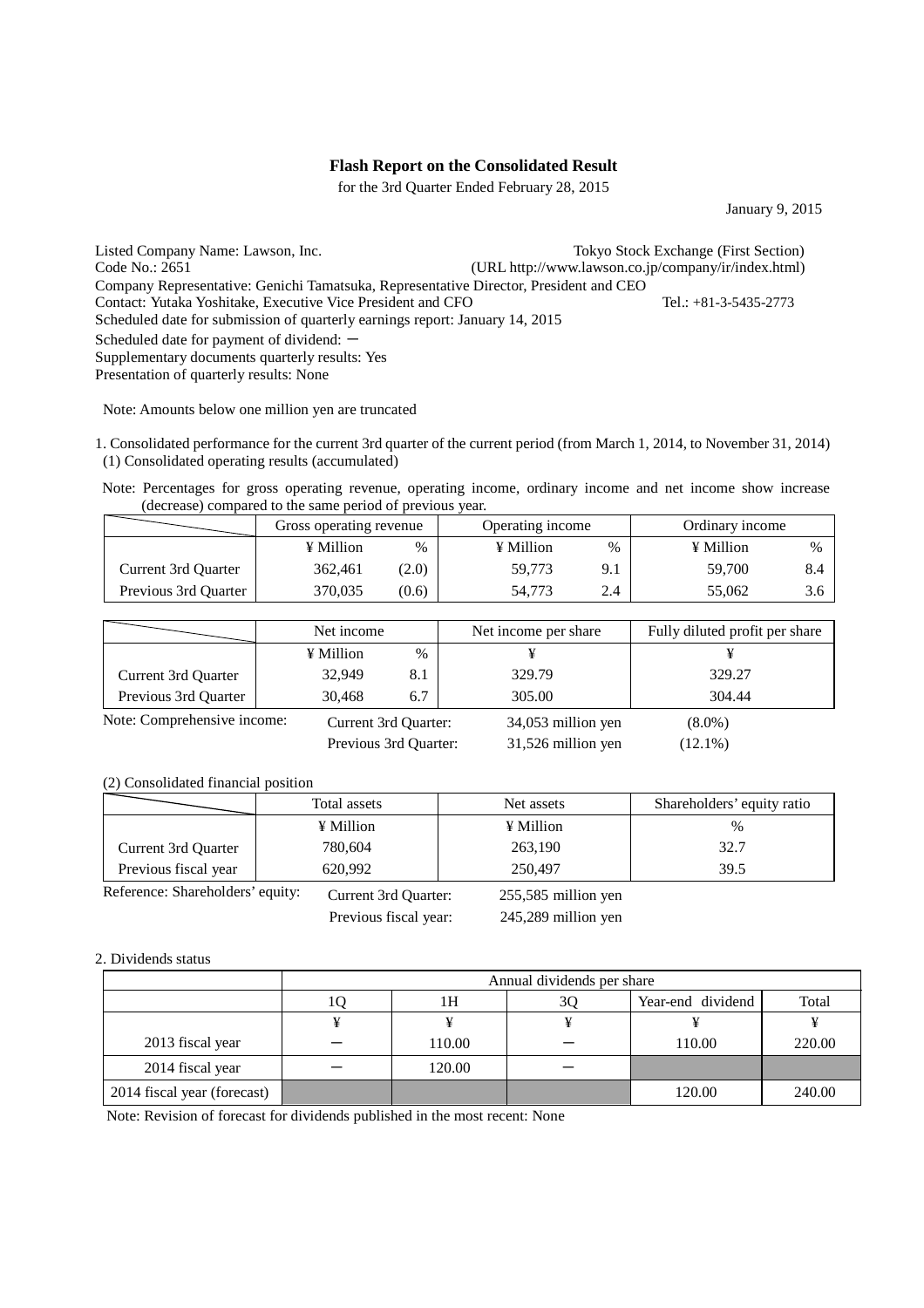3. Forecast consolidated performance for 2014 fiscal year (from March 1, 2014 to February 28, 2015)

Note: Percentages for gross operating revenue, operating income, ordinary income and net income show increase (decrease) from previous year.

|                  | Gross operating revenue |      | Operating income |      | Ordinarv income |      | Net income |      |
|------------------|-------------------------|------|------------------|------|-----------------|------|------------|------|
|                  | ¥ Million               | $\%$ | ¥ Million        | %    | ¥ Million       | $\%$ | ¥ Million  | $\%$ |
| 2014 fiscal year | 487,000                 | 0.4  | 75,000           | 10.1 | 73.900          | 73   | 38.900     | ∠…   |

Reference: Forecast net profit per share for the 2014 fiscal year: 389.00 yen

Note: Revision of forecast for consolidated performance published in the most recent: None

4. Notes

(1) Change in important subsidiaries during this quarterly consolidated period (Changes in certain specified subsidiaries resulting in revised scope of consolidation): None

Added: None Excluded: None

(2) Adoptions of special accounting methods in presentation of quarterly financial statements: None

(3) Changes in accounting policies, changes in accounting estimates, retrospective restatements

1. Changes of accounting policies associated with revision in accounting standards: None

- 2. Other changes: Yes
- 3. Changes in accounting estimates: Yes
- 4. Retrospective restatements: None

(4) Number of issued shares:

| 1. The number of the stocks issued in the end of term |             |                 |             |
|-------------------------------------------------------|-------------|-----------------|-------------|
| November, 2014:                                       | 100,300,000 | February, 2014: | 100,300,000 |
| 2. The number of treasury shares in the end of term   |             |                 |             |
| November, 2014:                                       | 300,985     | February, 2014: | 395,953     |
| 3. Average number of shares during the term           |             |                 |             |
| November, 2014:                                       | 99,909,709  | November, 2013: | 99,896,486  |
|                                                       |             |                 |             |

Note: Disclosure of progress of quarterly review procedures

At the time of disclosure of this quarterly flash report, review procedures for quarterly earnings reports based on the Financial Instruments and Exchange Act were being performed.

Note: Terms of use for financial forecasts, and other special notes

Forward-looking statements presented in this material such as financial forecasts are based on currently available information and certain presumptions deemed to be reasonable as of the date of announcement. They are not intended to guarantee the Company's achievement. Actual results may differ significantly from these forecasts due to many factors. For preconditions of these financial forecasts and notes concerning their use, please refer to "1. Qualitative Information Regarding Quarterly Financial Results, (3) Explanation Regarding Forward-looking Information Such As Forecast Consolidated Performance" on page 7.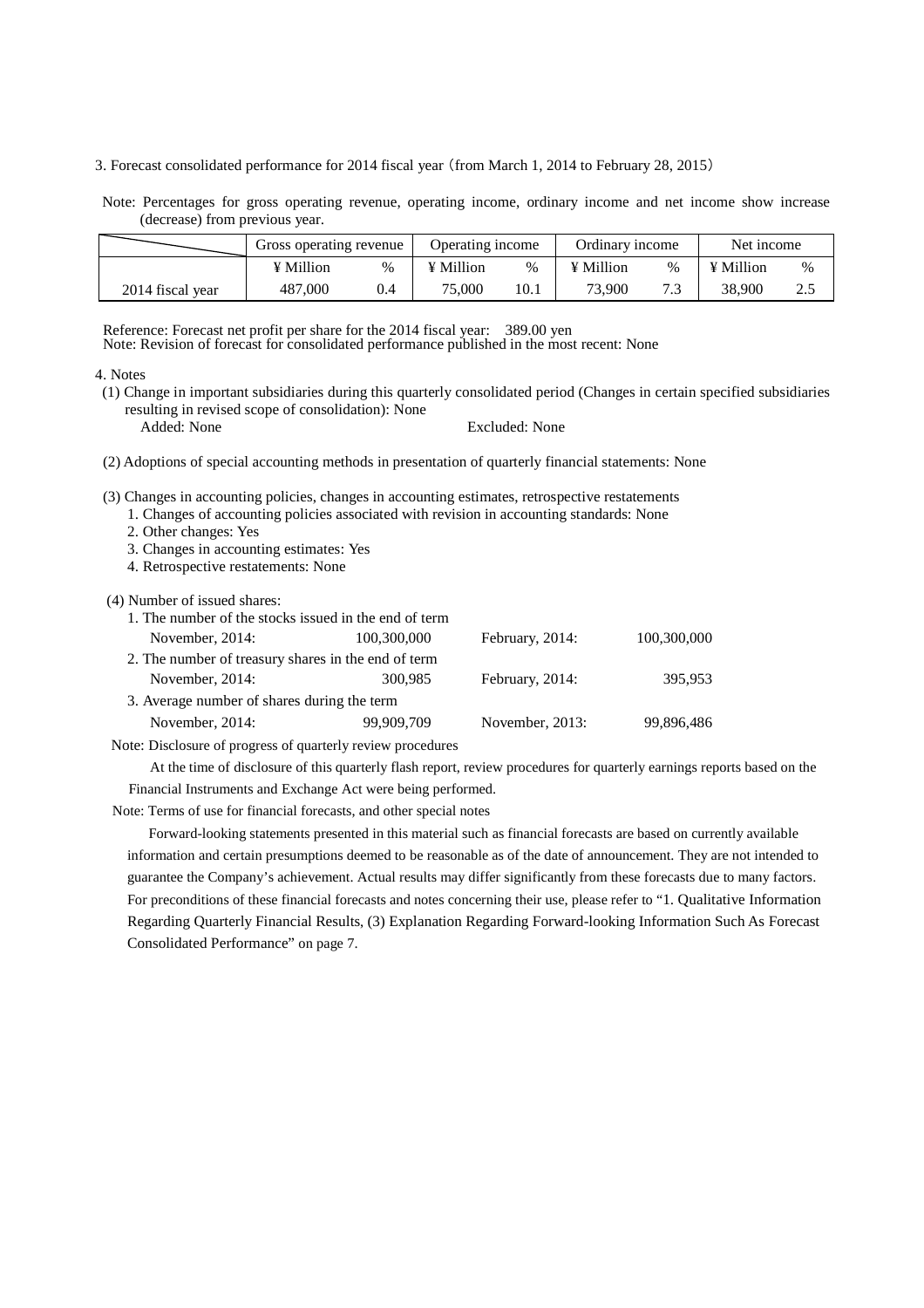#### **1**.**Qualitative Information Regarding Quarterly Financial Results**

#### **(1) Explanation Regarding Consolidated Operating Results**

During the third quarter of fiscal 2014, nine months from March 1 to November 30, 2014, the Lawson Group (hereinafter, the "Group") continuously implemented measures to reinforce its social infrastructure function that provides essential items and services at the local level with the aim of realizing the Group's corporate philosophy of "Creating Happiness and Harmony in Our Communities.". Based on its analysis of purchase data retrieved from the multi-partner loyalty program, Ponta, the Group focused on customer relationship management  $(CRM)^*$ <sup>1</sup> and supply chain management  $(SCM)^*$ <sup>2</sup> in order to offer a merchandise assortment that meets the specific needs of customers in each neighborhood.

\*<sup>1</sup> CRM: A marketing management method for providing merchandise and services that meet the specific needs of customers.

\*2 SCM: A business administration method for comprehensively managing all stages of business, from procurement to sales, to streamline and optimize the entire business process.

As a result, for the third quarter of fiscal 2014 on a consolidated basis, due to an increase in the number of franchised stores and a decrease in the number of company-operated stores, although operating revenue increased by ¥7,129 million, net sales decreased by ¥14,703 million, and gross operating revenue decreased to ¥362,461 million down 2.0% year on year from corresponding period of the previous fiscal year. In accordance with this, cost of sales also decreased by ¥11,225 million. Selling, general, and administrative expenses decreased by ¥1,350 million to ¥215,915 million down 0.6% year on year due to a decrease of depreciation, etc. As a result, operating income increased by ¥5,000 million, up 9.1% year on year, to ¥59,773 million. Ordinary income increased by ¥4,637 million up 8.4% year on year, to ¥59,700 million. Net income increased by ¥2,481 million, up 8.1% year on year, to ¥32,949 million.

Operating results by business segment are as follows.

#### **(Domestic Convenience Store Business)**

[Merchandising and Service Strategies]

On the merchandise front, we strengthened merchandise assortment throughout the year by expanding our lineup of ready-made meals, including carbohydrate-based foods such as lunch boxes, rice balls and sandwiches, and over-the-counter fast foods, in order to enhance satisfaction of customers visiting our stores.

We reviewed coffee sizes and prices offered on the menu at "MACHI Café", an in-store café offering freshly brewed coffee, and newly introduced "Blend Coffee" and "Iced Coffee" in S size at a price of 100 yen, including tax. The number of stores equipped with "MACHI café" further expanded to 9,726 stores as of the end of November 2014. In addition, we released "Ougon Chicken Umashio", a new fried chicken product flavored with rock salt, steamed at low temperature to maintain a tender and juicy texture, and finished with an ultimately thin crust. The product became a huge hit following our conventional "Ougon Chicken" offering. We proceeded with the installation of our in-store kitchen facility "Machikado Chubo", where such items as "Thick Pork Katsu Sandwiches" and "Machikado Chubo Curry" are cooked. The number of stores equipped with the facility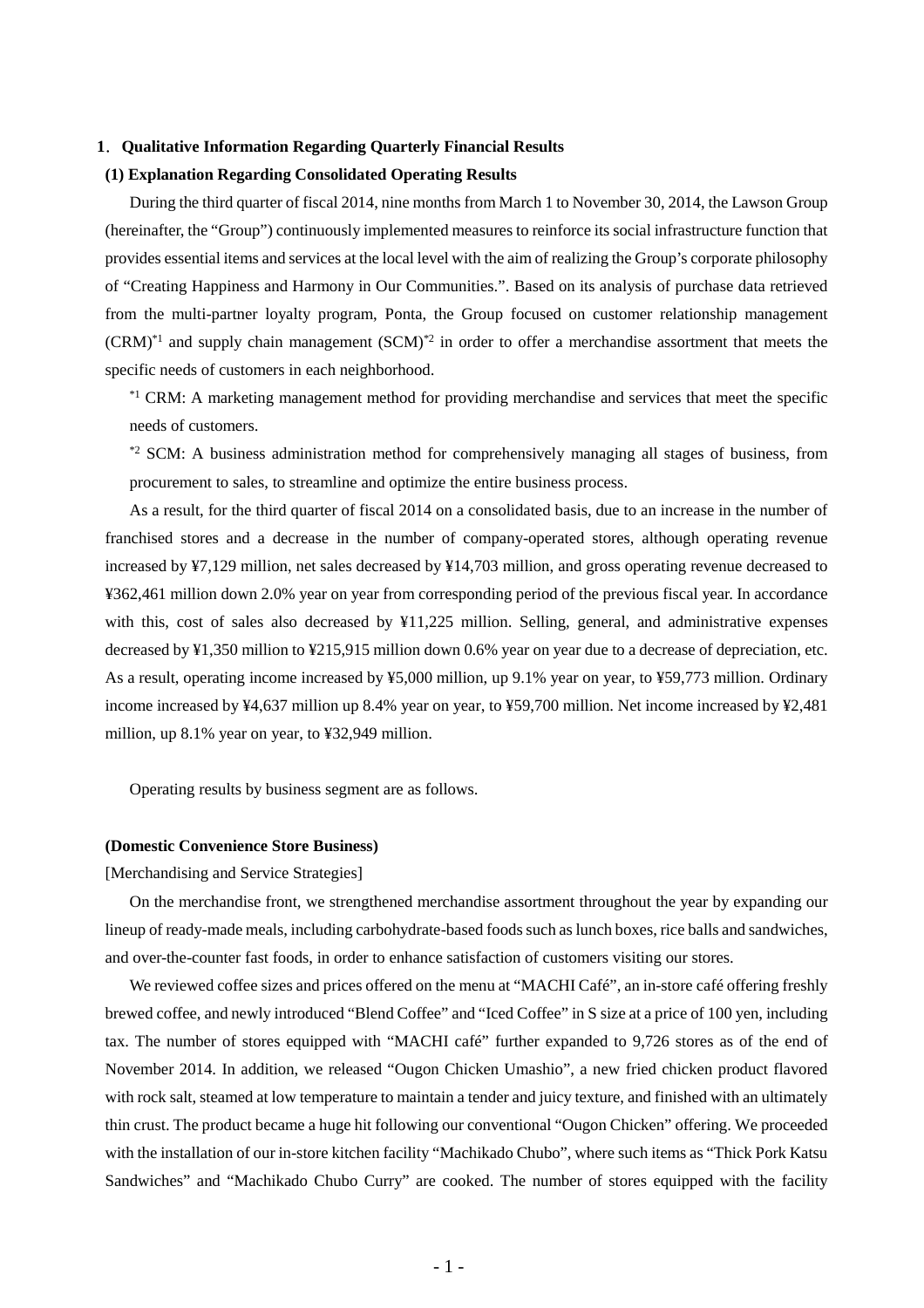#### reached 2,817 as of the end of November 2014.

In the dessert category, our "Pure Series" simple dessert made with a minimum number of carefully selected ingredients to bring out their inherent flavors continued to be popular among customers.

In addition to "Bran Bread"\*3 for carbohydrate-conscious consumers, the Group also started selling "Soba [buckwheat] Noodles Containing Dietary Fiber", "Special Bread (two slices)", and "Karada Ouen [healthy] Rolls (two)", which have been approved as food for specified health uses (FOSHU) in recognition of their "Suppress Increases in Glucose Levels After Meals" ability. Moreover, as a "Health Station in Town", we are also continuing to reinforce our lineup of health-oriented products that are "Safe, Reliable, and Delicious", including "Pre-cut Vegetables" made with vegetables produced based on the "Nakashima Farming Method"\*4, one of the most prominent mineral farming methods in Japan. Based on these initiatives, we will further boost Lawson's corporate brand image as a "Health-promoting Company".

In addition to the strengthening of these product line-up, we are increasing our lineup of "Gift Cards"\*5 offered at our stores. Among them, "Variable Cards" launched ahead of other convenience chains, whose value can be specified at purchase, is especially popular.

\*<sup>3</sup> Bran: The external layer of wheat. Contains abundant nutrition including dietary fiber, iron, calcium, magnesium, zinc, and copper. The food is noted for its low level of carbohydrate.

\*4 Nakashima Farming Method: A cultivation method that supplies appropriate nutrients in accordance with the growth status of crops and the nutritional balance of the soil (mineral balance). Uses techniques for developing healthy soil based on diagnosis of soil conditions in conjunction with techniques to control the growth process of crops to maintain healthy growth.

\*5 Gift cards: Collective term for prepaid cards that can be used for online transactions.

| Fiscal period         | Previous 3rd Quarter          |              | Current 3rd Quarter    |               |  |
|-----------------------|-------------------------------|--------------|------------------------|---------------|--|
|                       | March 1, 2013                 |              | March 1, 2014          |               |  |
|                       | to November 30, $2013$        |              | to November 30, $2014$ |               |  |
|                       | <b>Sales</b><br>Percentage of |              | <b>Sales</b>           | Percentage of |  |
| Product group         | (Millions of yen)             | total $(\%)$ | (Millions of yen)      | total $(\%)$  |  |
| Processed foods       | 811,429                       | 55.0         | 790,251                | 53.8          |  |
| <b>Fast foods</b>     | 310,334                       | 21.1         | 324,630                | 22.1          |  |
| Daily delivered foods | 208,883                       | 14.2         | 212,132                | 14.4          |  |
| Nonfood products      | 143,431                       | 9.7          | 143,005                | 9.7           |  |
| Total                 | 1,474,078                     | 100.0        | 1,470,020              | 100.0         |  |

| [Breakdown of Sales by Merchandise Category at Chain Stores in Domestic Convenience Store Business] |  |  |  |
|-----------------------------------------------------------------------------------------------------|--|--|--|
|                                                                                                     |  |  |  |

As for sales promotions, we continued to strengthen the point-reward campaign targeting Ponta members. Total number of Ponta members reached 66 million as of the end of November 2014, including members that joined through other participating companies. The sales ratio of Ponta members reached approximately 50%.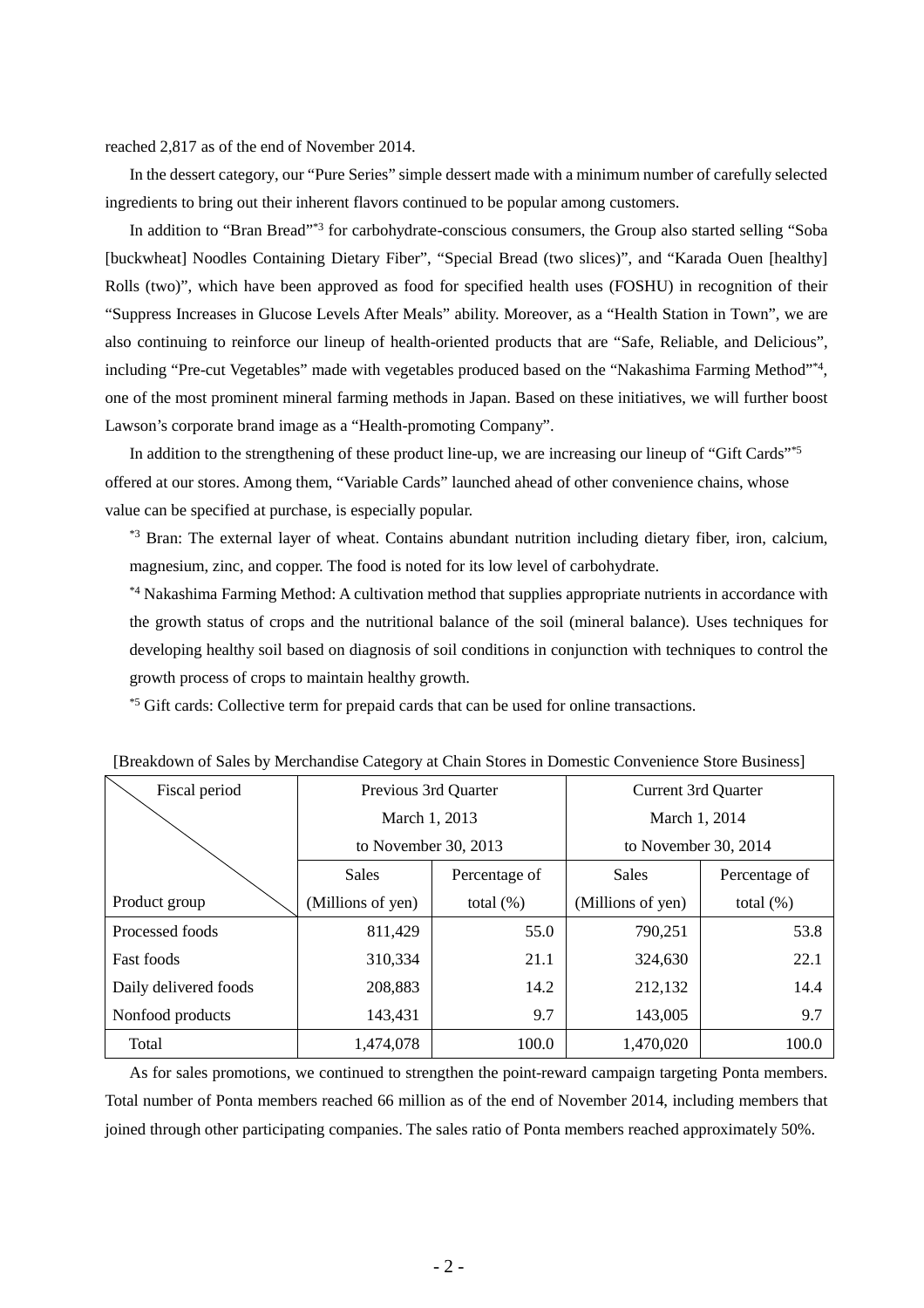#### [Store Operations]

In store operations, we continued to reinforce adherence to the Three Essential Practices, which emphasizes (1) serving customers courteously; (2) offering a merchandise assortment focused on basic items with high demand; and (3) keeping our stores and communities clean, in addition to expanding our lineup of healthconscious products. Notably, with the increasing number of stores equipped with "MACHI Café", store employees are more capable of offering products and services in a caring manner through better communication with customers. We strived to further improve the quality of stores by clarifying the customer service goals to be pursued by store employees and fostering leaders among them.

We will continue to promote merchandise assortments that best suit customers in each neighborhood by leveraging store-by-store analysis reports on Ponta members' purchase data, shelf allocation tailored to the locational characteristics of each store, and sharing of best practices presented at monthly area-based meetings where we discuss area strategies with franchise store owners.

#### [Store Development and Store Format Strategy]

In opening new stores, the Group prioritized profitability based on its proprietary return on investment (ROI)-focused store development standard. With regard to store format strategy, we increased the number of LAWSON MART stores, which were developed based on LAWSON STORE100, to 38 as of the end of November 2014.

Furthermore, Lawson, Inc. signed a letter of intent on October 1, 2014 with convenience store operator Poplar Co., Ltd. to form a capital and business alliance between the two companies. The details of the partnership are currently under discussion. In addition, on October 28, 2014, a basic agreement was concluded to establish a joint venture with SUNNY MART Co., Ltd., the parent company of Three-F Chu-Shikoku Co., Ltd., which is a regional operating company of Three-F Co., Ltd. We are planning to replace all store signs of stores operated under the joint venture with LAWSON signs by the spring of 2015.

Since the deregulation of pharmaceutical sales in 2009, the Group has been striving to expand the number of stores offering over-the-counter (OTC) pharmaceuticals by proactively hiring and fostering registered drug sellers. Furthermore, by building partnerships in local area**,** in addition of healthcare items including OTC pharmaceuticals, cosmetics, and daily necessities, the stores offer a merchandise assortment of around 5,000 items, twice as many as conventional Lawson stores. Moreover, the number of Pharmacy Lawson stores equipped with drug-dispensing pharmacies reached 39 as of the end of November 2014. Through such initiatives, the Group will continue to respond to changes in customer needs resulting from the aging of the population and an increase in the number of working women.

As a result, the total number of LAWSON, NATURAL LAWSON, and LAWSON MART (including LAWSON STORE100) stores opened and closed during the third quarter of the fiscal year (nine months) under review stood at 702 and 319 stores, respectively, with the total number of stores in Japan reaching 11,704 as of the end of November 2014.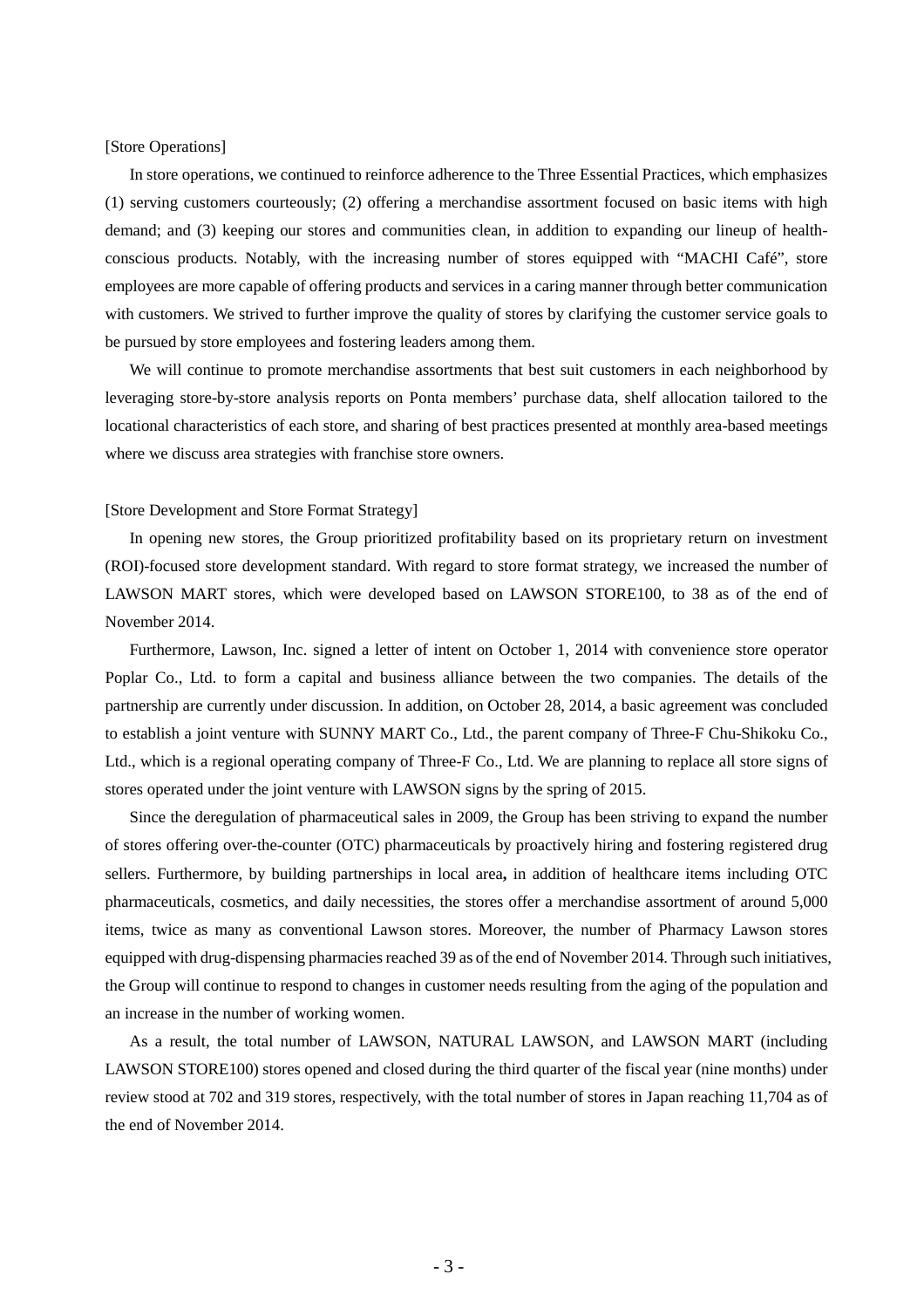### [Change in the Total Number of Domestic Stores]

|                             | Total stores as of | Change during | Total stores as of |
|-----------------------------|--------------------|---------------|--------------------|
|                             | February 28, 2014  | fiscal year   | November 30, 2014  |
| <b>LAWSON</b>               | 10,108             | 327           | 10,435             |
| NATURAL LAWSON              | 107                |               | 112                |
| LAWSON STORE100/LAWSON MART | 1,202              | (45)          | 1,157              |
| Total                       | 11,417             | 287           | 11,704             |

Note: Small stores are included in this figure.

[Number of LAWSON stores by prefecture (As of November 30, 2014)]

| Prefecture | Number of | Prefecture | Number of |            | <b>Number</b> | Prefecture      | Number    |
|------------|-----------|------------|-----------|------------|---------------|-----------------|-----------|
|            | stores    |            | stores    | Prefecture | of stores     |                 | of stores |
| Hokkaido   | 621       | Ibaraki    | 146       | Kyoto      | 321           | Ehime           | 187       |
| Aomori     | 206       | Tokyo      | 1,579     | Shiga      | 153           | Tokushima       | 126       |
| Akita      | 186       | Kanagawa   | 847       | Nara       | 132           | Kochi           | 67        |
| Iwate      | 162       | Shizuoka   | 216       | Wakayama   | 123           | Fukuoka         | 436       |
| Miyagi     | 224       | Yamanashi  | 109       | Osaka      | 1,024         | Saga            | 67        |
| Yamagata   | 76        | Nagano     | 148       | Hyogo      | 629           | Nagasaki        | 104       |
| Fukushima  | 102       | Aichi      | 564       | Okayama    | 143           | Oita            | 166       |
| Niigata    | 130       | Gifu       | 148       | Hiroshima  | 176           | Kumamoto        | 136       |
| Tochigi    | 135       | Mie        | 108       | Yamaguchi  | 122           | Miyazaki        | 100       |
| Gunma      | 91        | Ishikawa   | 101       | Tottori    | 108           | Total(domestic) | 11,704    |
| Saitama    | 501       | Toyama     | 188       | Shimane    | 114           |                 |           |
| Chiba      | 454       | Fukui      | 106       | Kagawa     | 122           |                 |           |

Note: Small stores are included in this figure.

In addition to the above, Lawson Minamikyushu, Inc. operates 205 LAWSON chain stores in Kagoshima Prefecture and Lawson Okinawa, Inc. operates 172 LAWSON chain stores in Okinawa Prefecture as of the end of November 2014.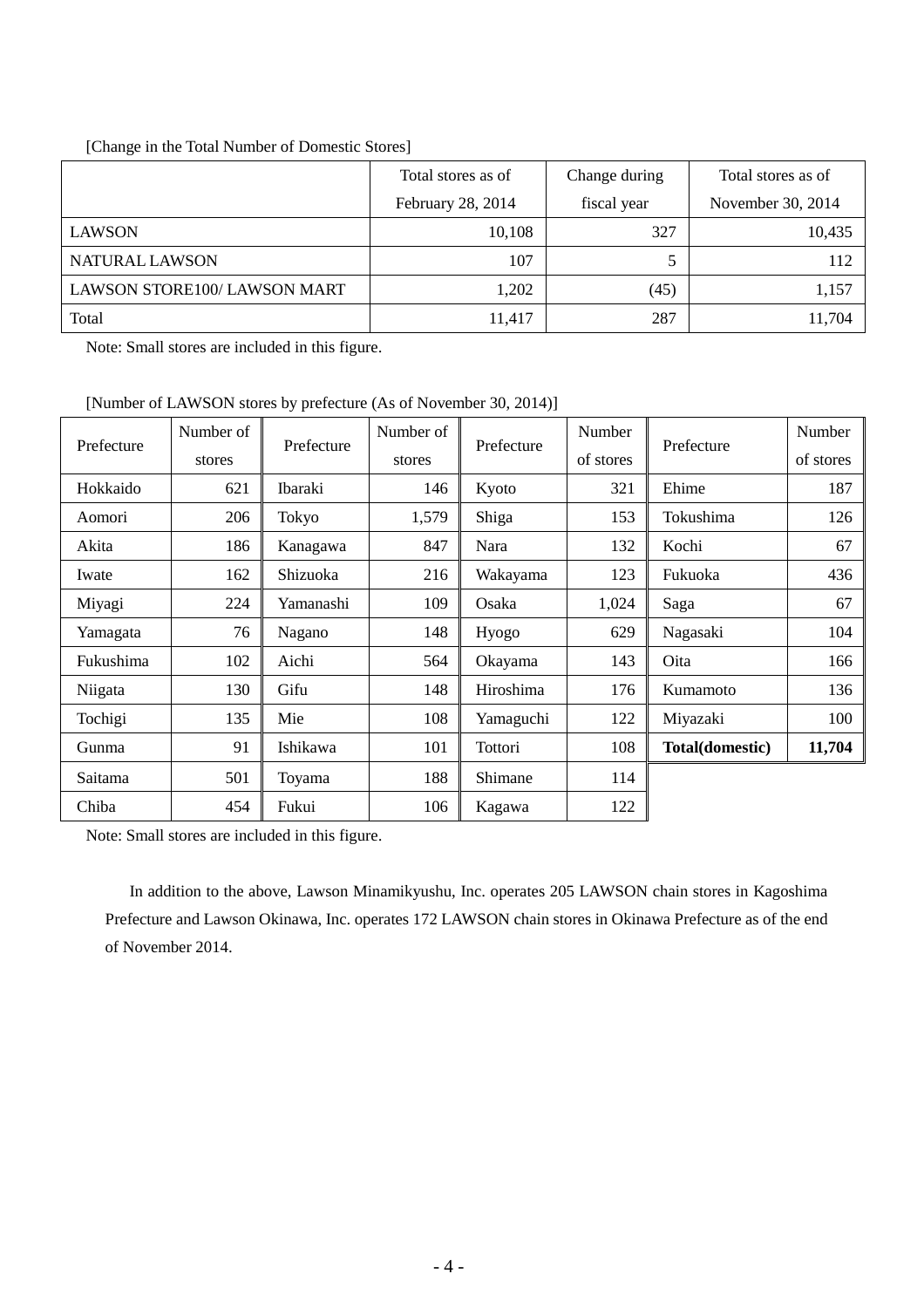#### (**Other Businesses**)

In addition to domestic convenience store business, the Group is involved in overseas business, Entertainment & Home Convenience business, financial services-related business, Seijo Ishii business and other businesses.

With regards to overseas business, the Group's operating companies, 4 companies shown in the following table, opened LAWSON stores in Shanghai, Chongqing, Dalian, and Beijing in the People's Republic of China. In Indonesia, PT MIDI UTAMA INDONESIA Tbk, operates LAWSON stores. In Thailand, Saha Lawson Co., Ltd., a joint venture between LAP and the SAHA Group, Thailand's leading distributor of consumer goods, operates stores under the store brand of LAWSON 108 and 108SHOP. In addition, in Hawaii in the United States, Lawson USA Hawaii, Inc. operates LAWSON stores.

|                               |                             | Total stores   | Change      | Total stores   |
|-------------------------------|-----------------------------|----------------|-------------|----------------|
| Company                       | Country/region              | As of February | during      | As of November |
|                               |                             | 28, 2014       | fiscal year | 30, 2014       |
| Shanghai Hualian Lawson, Inc. | Shanghai, China             | 289            | 43          | 332            |
| Chongqing Lawson, Inc.        | Chongqing, China            | 77             | 21          | 98             |
| Dalian Lawson, Inc.           | Dalian, China               | 18             | 8           | 26             |
| Beijing Lawson, Inc.          | Beijing, China              | 5              | 9           | 14             |
| Saha Lawson Co., Ltd.         | Bangkok, Thailand           | 29             | 2           | 31             |
| PT MIDI UTAMA                 | Capital City of Jakarta and |                |             |                |
| <b>INDONESIA Tbk</b>          | its suburbs, Indonesia      | 61             | (12)        | 49             |
| Lawson USA Hawaii, Inc.       | Hawaii, U.S.A.              | 4              |             | 4              |
| Total                         |                             | 483            | 71          | 554            |

[Distribution of LAWSON Brand Stores Overseas by Region]

Note: Saha Lawson Co., Ltd. operates 181 108SHOP brand stores as of the end of November 2014 in addition to the above LAWSON 108 stores. PT MIDI UTAMA INDONESIA Tbk operates 785 stores other than LAWSON brand stores.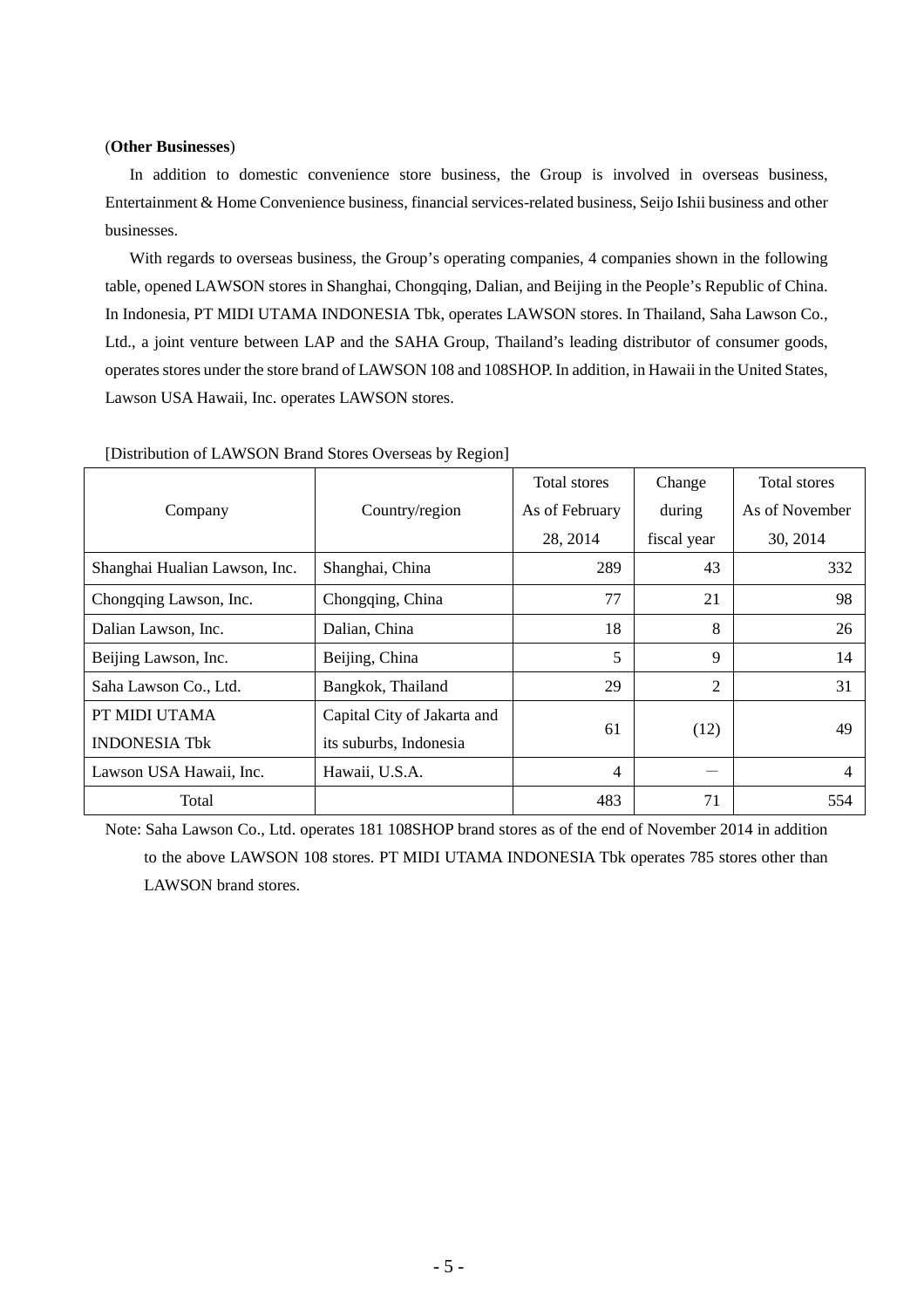With regards to Entertainment & Home Convenience business, Lawson HMV Entertainment, which forms the core of entertainment related business, posted a solid performance led by an increase in ticket sales and continued to secure top position in the ticketing industry. The number of HMV stores that sell music CDs and DVDs totaled 53 as of the end of November 2014. Starting from the third quarter under review, the Group began to incorporate into the consolidated statements of income the operating results of United Entertainment Holdings Co., Ltd. and United Cinemas Co., Ltd, which have been acquired through a subsidiary.

Furthermore, we entered into a partnership with Amazon Japan K.K. in November 2014 and launched a new service in Shizuoka Prefecture, which enables customers to pick up items ordered online from Amazon at Lawson stores. We will strive to enhance customer convenience by additionally partnering with other companies to establish an "Open Platform" based on the networks of Lawson stores that offer a range of services encompassing ordering, collection, and home delivery.

Lawson ATM Networks, Inc., which operates a financial services-related business, posted a solid performance owing to an increase in the number of ATMs installed, along with a rise in the number of transactions. We started providing new financial services for Aeon Bank, Japan Net Bank, Aomori Bank in October, Aichi Bank in November bringing the total number of our financial institution partners to 72 nationwide, including online banks, and the number of ATMs installed nationwide to 10,591 (up 473 year on year) as of the end of November 2014.

Finally, on October 31, 2014, Lawson, Inc. acquired all shares of Seijo Ishii Co., Ltd., which operates Seijo Ishii, a chain of small supermarkets that seeks to develop and manufacture high-value-added products. By leveraging the business infrastructure of the Lawson Group, we aim to further reinforce Seijo Ishii's strengths and contribute to its enhancement of corporate value. At the same time, we will strive to strengthen our domestic convenience store business by absorbing Seijo Ishii's knowhow acquired as a manufacturing retailer and expertise in product selection and presentation, including its central kitchen function.

#### **(2) Explanation Regarding Consolidated Financial Position**

As of November 30, 2014, total current assets stood at ¥255,215 million yen, climbing ¥59,430 million from February 28, 2014, the end of the previous fiscal year. This reflected an increase of ¥35,058 million in cash and deposits mainly due to syndicate loan involved by business combination, and a rise of ¥7,528 million in merchandise because of business combination and starting our wholesale business. Non-current assets grew ¥100,180 million from February 28, 2014 to ¥525,389 million, mainly owing to an increase of ¥45,633 million in goodwill resulting from business combination and ¥32,385 million in property and store equipment resulting from opening of new stores. Consequently, total assets climbed ¥159,611 million from the end of the previous fiscal year to ¥780,604 million.

As of November 30, 2014, total current liabilities increased ¥73,905 million from the end of the previous fiscal year to ¥320,612 million, mainly reflecting an increase of ¥22,165 million in current portion of long-term loans payable resulting from business combination, an increase of ¥21,096 million in accounts payable-trade owing to a rise in the number of stores and total procurement value across the entire chain, as well as a growth of ¥16,377 million in deposits received owing to third party bill settlement. Non-current liabilities stood at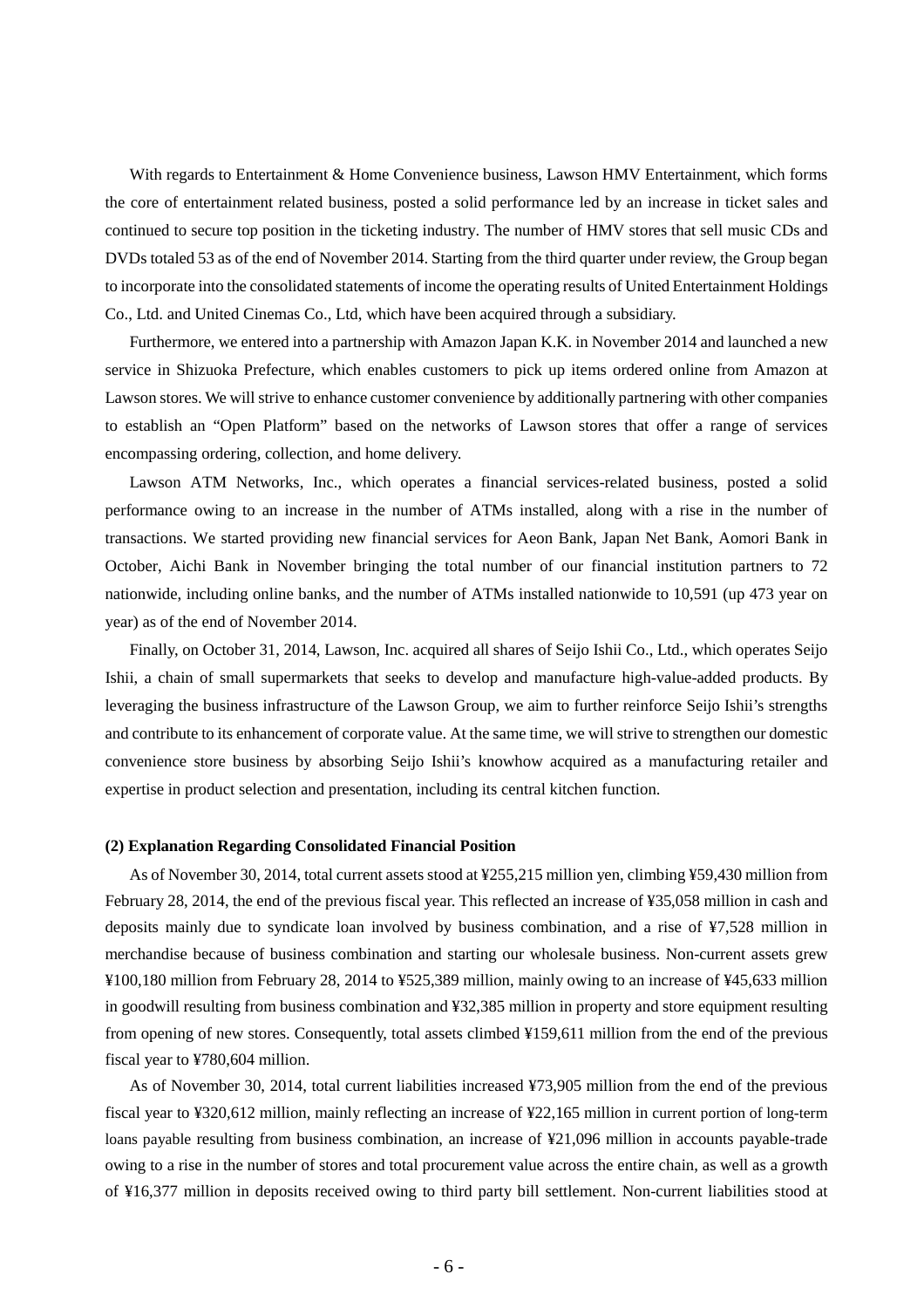¥196,802 million, growing ¥73,014 million from February 28, 2014, mainly owing to an increase of ¥58,425 million in long-term loans payable due to syndicate loan involved by acquiring consolidated subsidiaries. Consequently, total liabilities increased ¥146,919 million from the end of the previous fiscal year to ¥517,414 million.

As of November 30, total net assets stood at ¥263,190 million, climbing ¥12,692 million from February 28, 2014. This was mainly due to an increase resulting from third quarter net income of ¥32,949 million, a decrease resulting from payment of ¥22,979 million in dividends, and a growth of ¥9,298 million in retained earnings. Consequently, shareholders' equity ratio amounted to 32.7%, down from 39.5% as of the end of the previous fiscal year.

 **(3) Explanation Regarding Forward-looking Information Such As Forecast Consolidated Performance**  The financial forecasts announced on October 7, 2014 remain unchanged.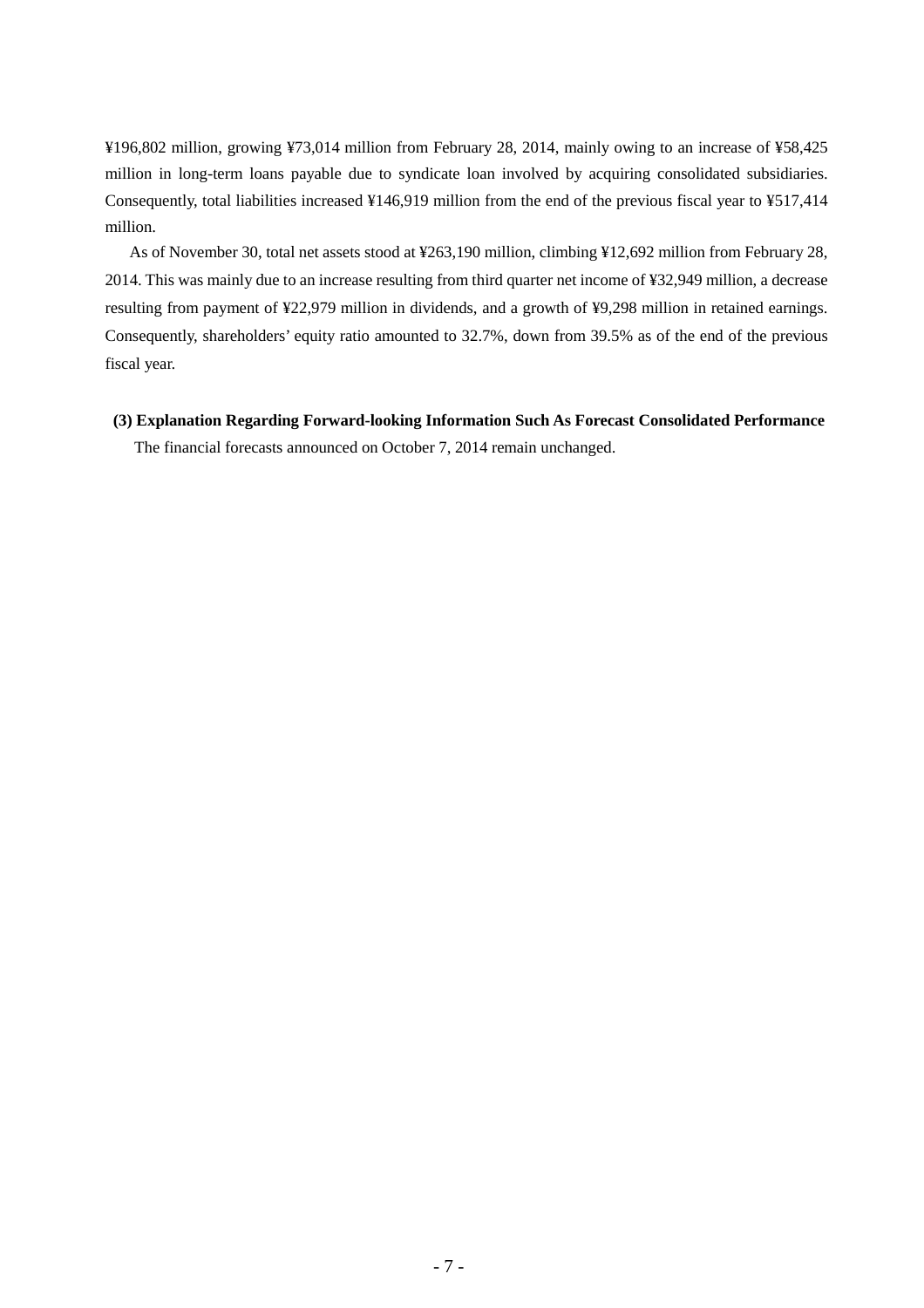#### **2**.**Matters Related To Summary Information (Notes)**

- (1) Change in important subsidiaries during the period (Changes in certain specified subsidiaries resulting in revised scope of consolidation): Not Applicable
- (2) Adoptions of accounting methods particular to presentation of quarterly financial statements: Not Applicable
- (3) Changes in accounting policies, changes in accounting estimation, retrospective restatement

(Changes in accounting policies that are difficult to differentiate from changes in accounting estimation)

Lawson, Inc. and its domestic consolidated subsidiaries had previously adopted the declining-balance method as the depreciation method for property, store and equipment (excluding lease assets). Starting from the first quarter of the consolidated fiscal year under review, however, the depreciation method was changed to the straight-line method.

Under the Lawson Group's policy of placing emphasis on existing stores, the Group adopted a strategy of enhancing their competitiveness through such initiatives as capitalizing on membership card data, and started restructuring of group businesses. Accordingly with this opportunity, the depreciation method for property, store and equipment was reviewed. As a result, it was considered appropriate to allocate equal amounts of depreciation (straight-line method) because the number of customers is expected to remain at the current level even if store assets age with the passage of time, and the degree of facility usage, a major factor that reduces economic value, is proportionate to the number of customers.

Based on this change, operating income, ordinary income, and income before income taxes and minority interests for the third quarter of the consolidated fiscal year under review have increased respectively by ¥6,835 million compared with the figures based on the conventional declining-balance method.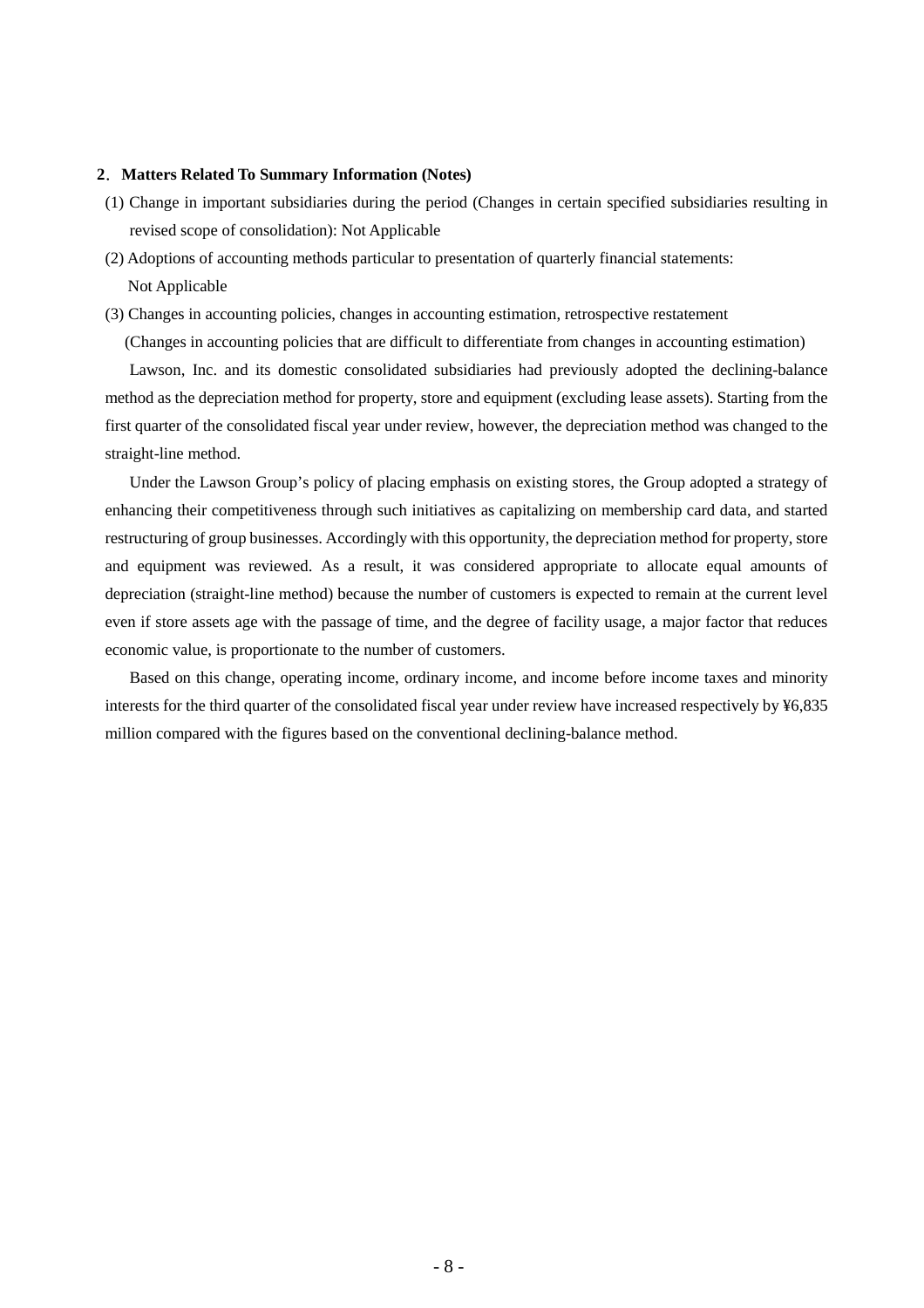# **3. Consolidated Financial Statements**

### **(1) Consolidated Balance Sheet**

As of February 28, 2014 and November 30, 2014

|                                                  |                   | (Millions of yen) |
|--------------------------------------------------|-------------------|-------------------|
|                                                  | As of             | As of             |
|                                                  | February 28, 2014 | November 30, 2014 |
| <b>Assets</b>                                    |                   |                   |
| <b>Current assets:</b>                           |                   |                   |
| Cash and deposits                                | 76,763            | 111,822           |
| Accounts receivable – due from franchised stores | 32,186            | 36,940            |
| Merchandise                                      | 9,596             | 17,125            |
| Accounts receivable – other                      | 54,193            | 57,804            |
| Deferred tax assets                              | 4,481             | 3,323             |
| Other                                            | 20,956            | 30,637            |
| Allowance for doubtful accounts                  | (2, 393)          | (2, 438)          |
| <b>Total current assets</b>                      | 195,784           | 255,215           |
| <b>Non-current assets:</b>                       |                   |                   |
| Property and store equipment:                    |                   |                   |
| Buildings and structures                         | 265,952           | 307,784           |
| Accumulated depreciation                         | (137, 117)        | (158, 507)        |
| Buildings and structures, net                    | 128,835           | 149,276           |
| Vehicles, tools, furniture and fixtures          | 65,944            | 73,376            |
| Accumulated depreciation                         | (53, 861)         | (59,260)          |
| Vehicles, tools, furniture and fixtures, net     | 12,083            | 14,116            |
| Lease assets                                     | 126,056           | 149,038           |
| Accumulated depreciation                         | (45,289)          | (58, 314)         |
| Lease assets, net                                | 80,767            | 90,724            |
| Others                                           | 11,751            | 12,167            |
| Accumulated depreciation                         |                   | (462)             |
| Others, net                                      | 11,751            | 11,704            |
| Total property and store equipment               | 233,436           | 265,822           |
| <b>Intangible assets:</b>                        |                   |                   |
| Software                                         | 18,262            | 16,999            |
| Goodwill                                         | 9,719             | 55,353            |
| Other                                            | 497               | 679               |
| <b>Total intangible assets</b>                   | 28,480            | 73,032            |
| <b>Investments and other assets:</b>             |                   |                   |
| Long-term loans receivable                       | 33,727            | 36,198            |
| Guarantee deposits                               | 86,150            | 92,905            |
| Deferred tax assets                              | 21,627            | 28,306            |
| Other                                            | 22,751            | 30,293            |
| Allowance for doubtful accounts                  | (965)             | (1,169)           |
| Total investments and other assets               | 163,291           | 186,535           |
| <b>Total non-current assets</b>                  | 425,208           | 525,389           |
| <b>Total assets</b>                              | 620,992           | 780,604           |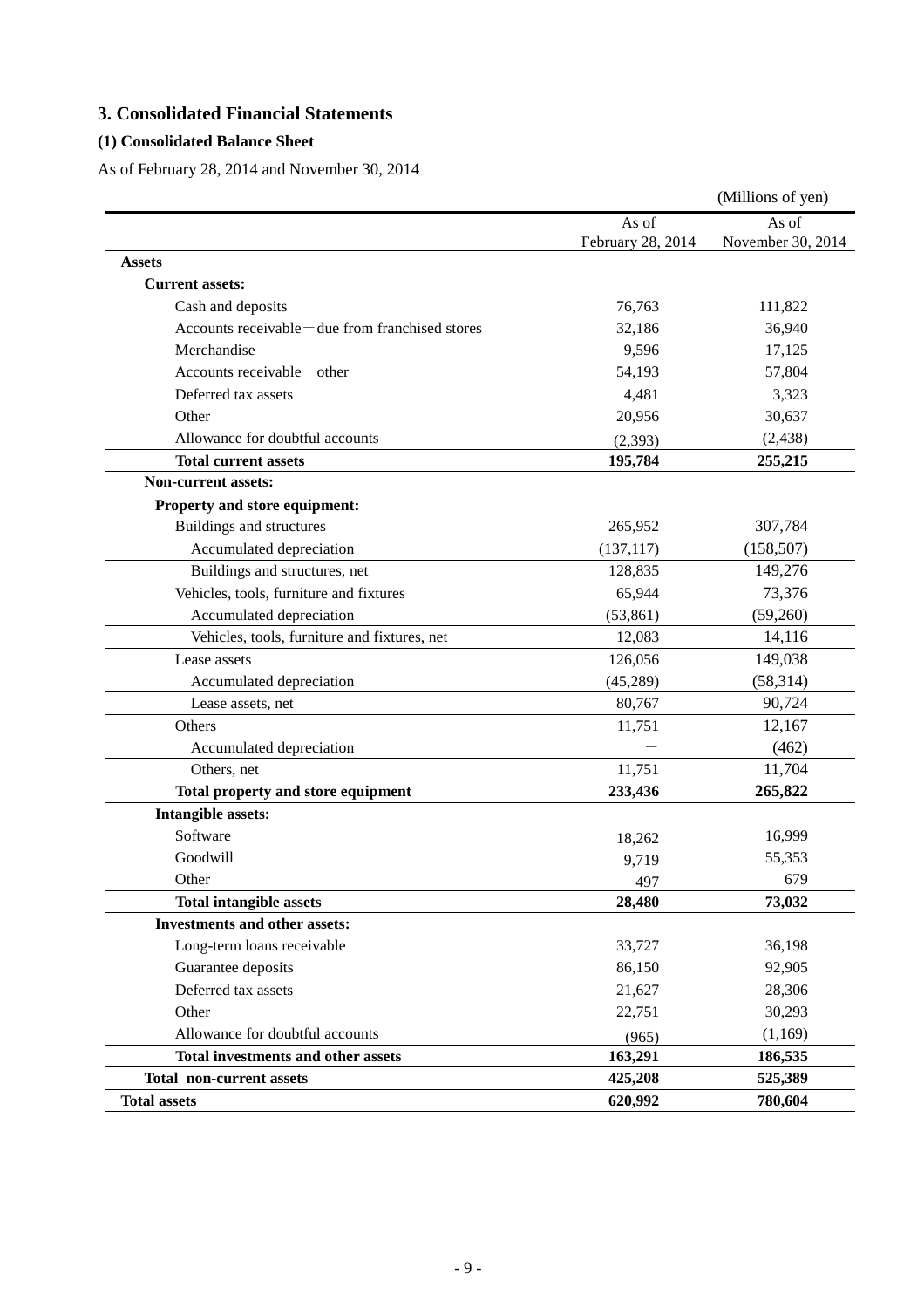|                                                             |                   | (Millions of yen) |
|-------------------------------------------------------------|-------------------|-------------------|
|                                                             | As of             | As of             |
|                                                             | February 28, 2014 | November 30, 2014 |
| <b>Liabilities</b><br><b>Current liabilities:</b>           |                   |                   |
| Accounts payable-trade                                      | 89,171            | 110,267           |
| Accounts payable-due to franchised stores                   | 1,405             | 1,348             |
| Short-term loans payable                                    | 680               | 1,830             |
| Current portion of long-term loans payable                  |                   | 22,165            |
| Lease obligations                                           | 16,585            | 19,020            |
| Accounts payable - other                                    | 29,344            | 41,519            |
| Income taxes payable                                        | 14,330            | 8,467             |
| Deposits received                                           | 87,585            | 103,963           |
| Provision for bonuses                                       | 2,372             | 2,272             |
| Other                                                       | 5,232             | 9,756             |
| <b>Total current liabilities</b>                            | 246,706           | 320,612           |
| <b>Non-current liabilities:</b>                             |                   |                   |
| Long-term loans payable                                     |                   | 58,425            |
| Lease obligations                                           | 61,666            | 74,097            |
| Provision for retirement benefits                           | 11,082            | 11,949            |
| Provision for retirement benefits to executive officers and |                   |                   |
| audits & supervisory board members                          | 408               | 398               |
| Asset retirement obligations                                | 17,874            | 21,142            |
| Other                                                       | 32,755            | 30,789            |
| <b>Total non-current liabilities</b>                        | 123,788           | 196,802           |
| <b>Total liabilities</b>                                    | 370,494           | 517,414           |
| <b>Net assets</b>                                           |                   |                   |
| Shareholders' equity:                                       |                   |                   |
| Capital stock                                               | 58,506            | 58,506            |
| Capital surplus                                             | 47,741            | 47,696            |
| Retained earnings                                           | 138,141           | 147,440           |
| Treasury shares                                             | (1, 556)          | (1,271)           |
| <b>Total shareholders' equity</b>                           | 242,832           | 252,371           |
| Accumulated other comprehensive income:                     |                   |                   |
| Valuation difference on available-for-sale securities       | (93)              | 33                |
| Revaluation reserve for land                                | (567)             | (566)             |
| Foreign currency translation adjustment                     | 3,118             | 3,746             |
| Total accumulated other comprehensive income                | 2,456             | 3,213             |
| Subscription rights to shares                               | 557               | 223               |
| <b>Minority interests</b>                                   | 4,650             | 7,381             |
| <b>Total net assets</b>                                     | 250,497           | 263,190           |
| <b>Total liabilities and net assets</b>                     | 620,992           | 780,604           |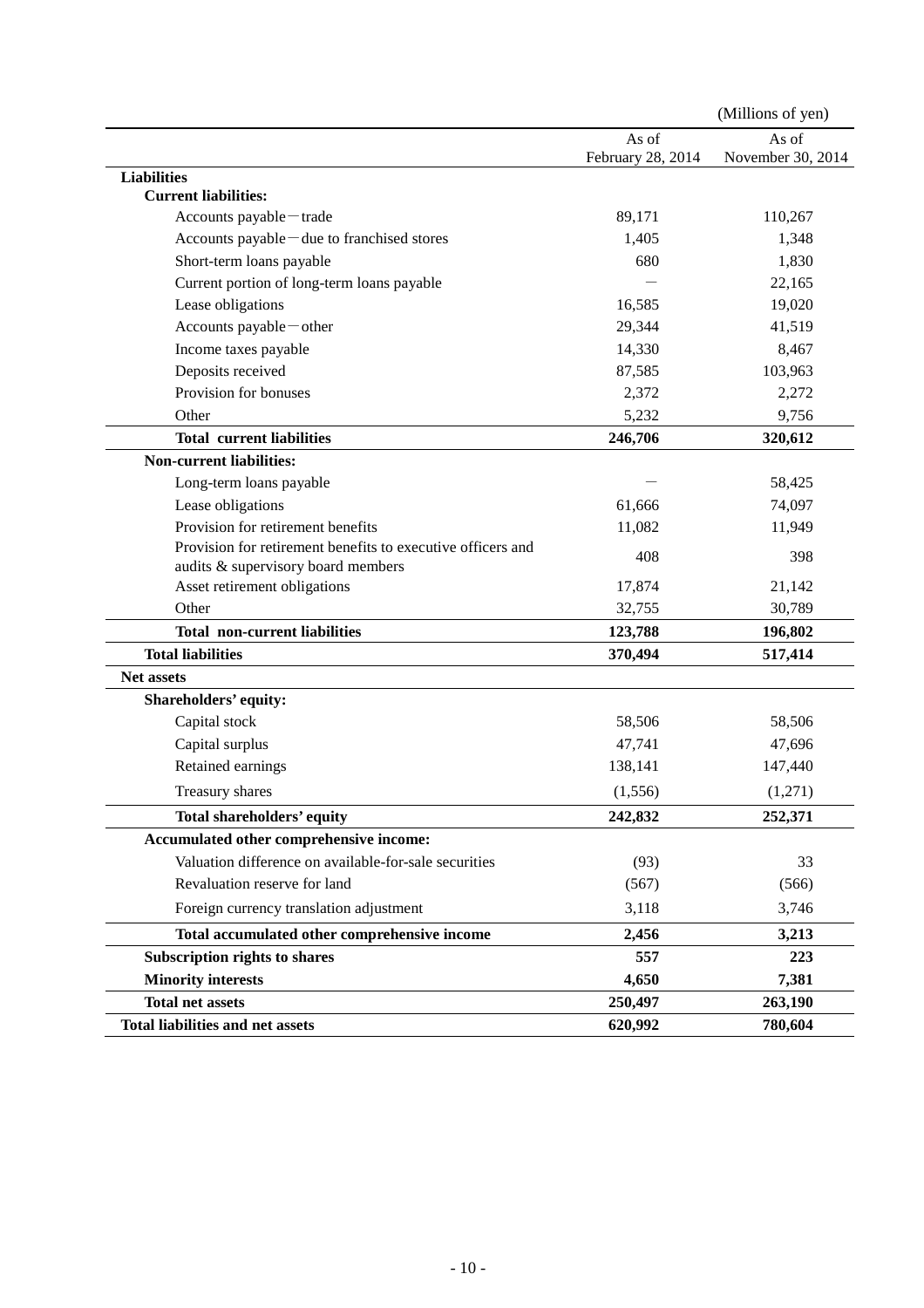## **(2) Consolidated Statement of Income and Consolidated Statement of Comprehensive Income**

Consolidated Statement of Income

For the third quarter of the fiscal year (From March 1, 2014 to November 30, 2014)

|                                                   |                      | (Millions of yen)    |
|---------------------------------------------------|----------------------|----------------------|
|                                                   | From March 1,2013 to | From March 1,2014 to |
|                                                   | November 30, 2013    | November 30, 2014    |
| <b>Gross operating revenue</b>                    | 370,035              | 362,461              |
| <b>Net sales</b>                                  | 130,177              | 115,473              |
| <b>Cost of sales</b>                              | 97,996               | 86,771               |
| <b>Gross profit</b>                               | 32,180               | 28,702               |
| <b>Operating revenue:</b>                         |                      |                      |
| Income from franchised stores                     | 184,707              | 189,136              |
| Other                                             | 55,151               | 57,851               |
| <b>Total operating revenue</b>                    | 239,858              | 246,987              |
| <b>Operating gross profit</b>                     | 272,039              | 275,689              |
| Selling, general and administrative expenses      | 217,266              | 215,915              |
| <b>Operating income</b>                           | 54,773               | 59,773               |
| Non-operating income:                             |                      |                      |
| Interest income                                   | 622                  | 615                  |
| Foreign exchange gains                            | 290                  | 577                  |
| Penalty income                                    | 99                   | 542                  |
| Other                                             | 1,106                | 665                  |
| <b>Total non-operating income</b>                 | 2,118                | 2,401                |
| Non-operating expenses:                           |                      |                      |
| Interest expense                                  | 968                  | 1,057                |
| Loss on cancel of lease contracts                 | 461                  | 768                  |
| Other                                             | 399                  | 648                  |
| <b>Total non-operating expenses</b>               | 1,829                | 2,474                |
| <b>Ordinary income</b>                            | 55,062               | 59,700               |
| <b>Extraordinary income:</b>                      |                      |                      |
| Gain on sales of investment securities            | 403                  | 369                  |
| Gain on change in equity                          |                      | 756                  |
| <b>Total extraordinary income</b>                 | 403                  | 1,126                |
| <b>Extraordinary losses:</b>                      |                      |                      |
| Loss on retirement of non-current assets          | 1,832                | 1,817                |
| <b>Impairment</b> loss                            | 2,075                | 2,687                |
| Other                                             | 415                  | 224                  |
| <b>Total extraordinary losses</b>                 | 4,322                | 4,729                |
| Income before income taxes and minority interests | 51,143               | 56,097               |
| Income taxes - current                            | 19,906               | 20,362               |
| Income taxes - deferred                           | 573                  | 2,437                |
| <b>Income taxes</b>                               | 20,480               | 22,799               |
| Income before minority interests                  | 30,663               | 33,297               |
| <b>Minority interests in income</b>               | 194                  | 347                  |
| Net income                                        | 30,468               | 32,949               |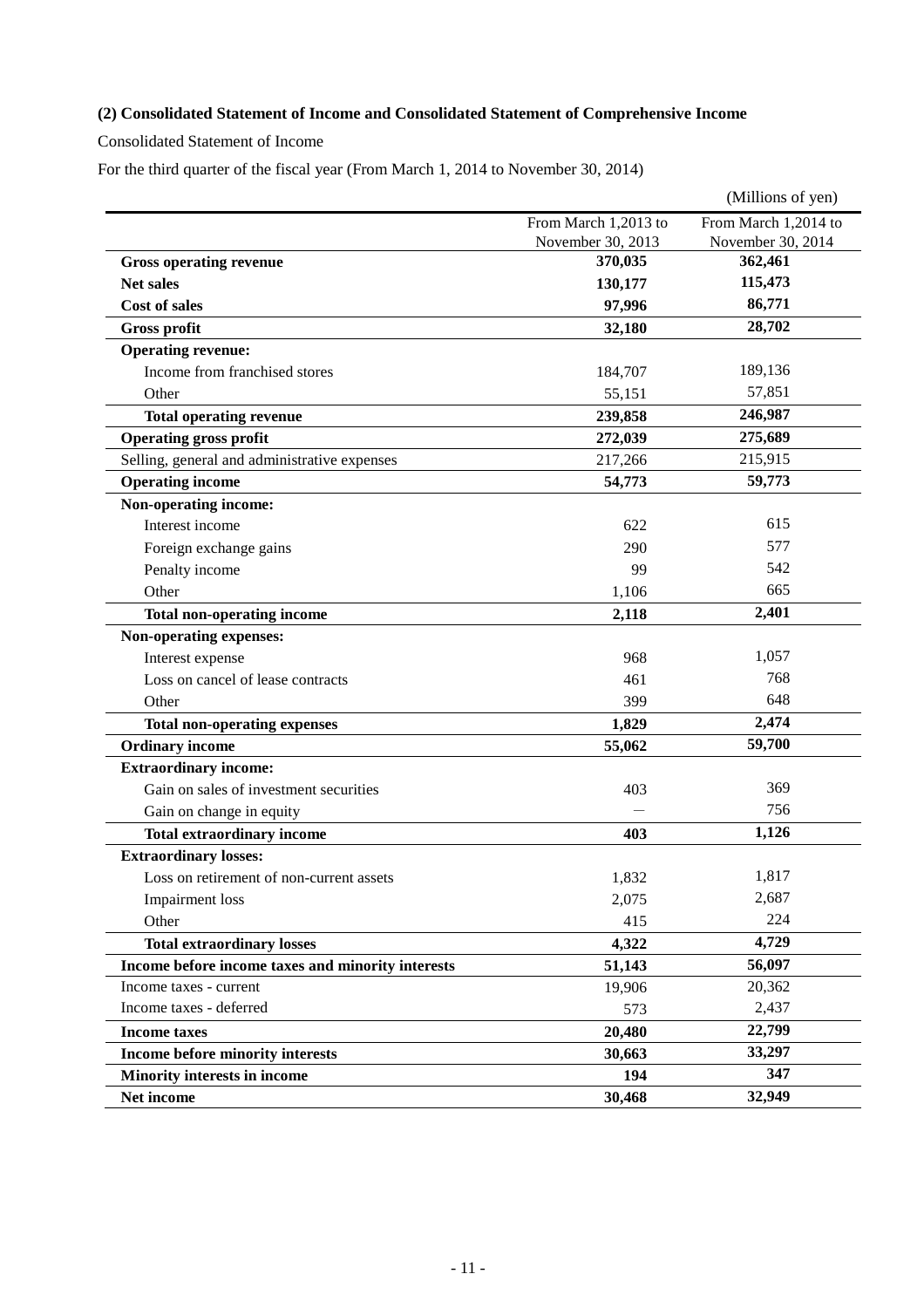## Consolidated Statement of Comprehensive Income

For the third quarter of the fiscal year (From March 1, 2014 to November 30, 2014)

|                                                             |                      | (Millions of yen)    |
|-------------------------------------------------------------|----------------------|----------------------|
|                                                             | From March 1,2013 to | From March 1,2014 to |
|                                                             | November 30, 2013    | November 30, 2014    |
| Income before minority interests                            | 30,663               | 33,297               |
| Other comprehensive income                                  |                      |                      |
| Valuation difference on available-for-sale securities       | (203)                | 126                  |
| Revaluation reserve for land                                |                      |                      |
| Foreign currency translation adjustment                     | 1,743                | 787                  |
| Share of other comprehensive income of associates accounted | (676)                | (159)                |
| Total other comprehensive income                            | 863                  | 755                  |
| <b>Comprehensive income</b>                                 | 31,526               | 34,053               |
| Comprehensive income attributable to                        |                      |                      |
| Owners of the parent                                        | 31,414               | 33,706               |
| Minority interests                                          | 112                  | 346                  |